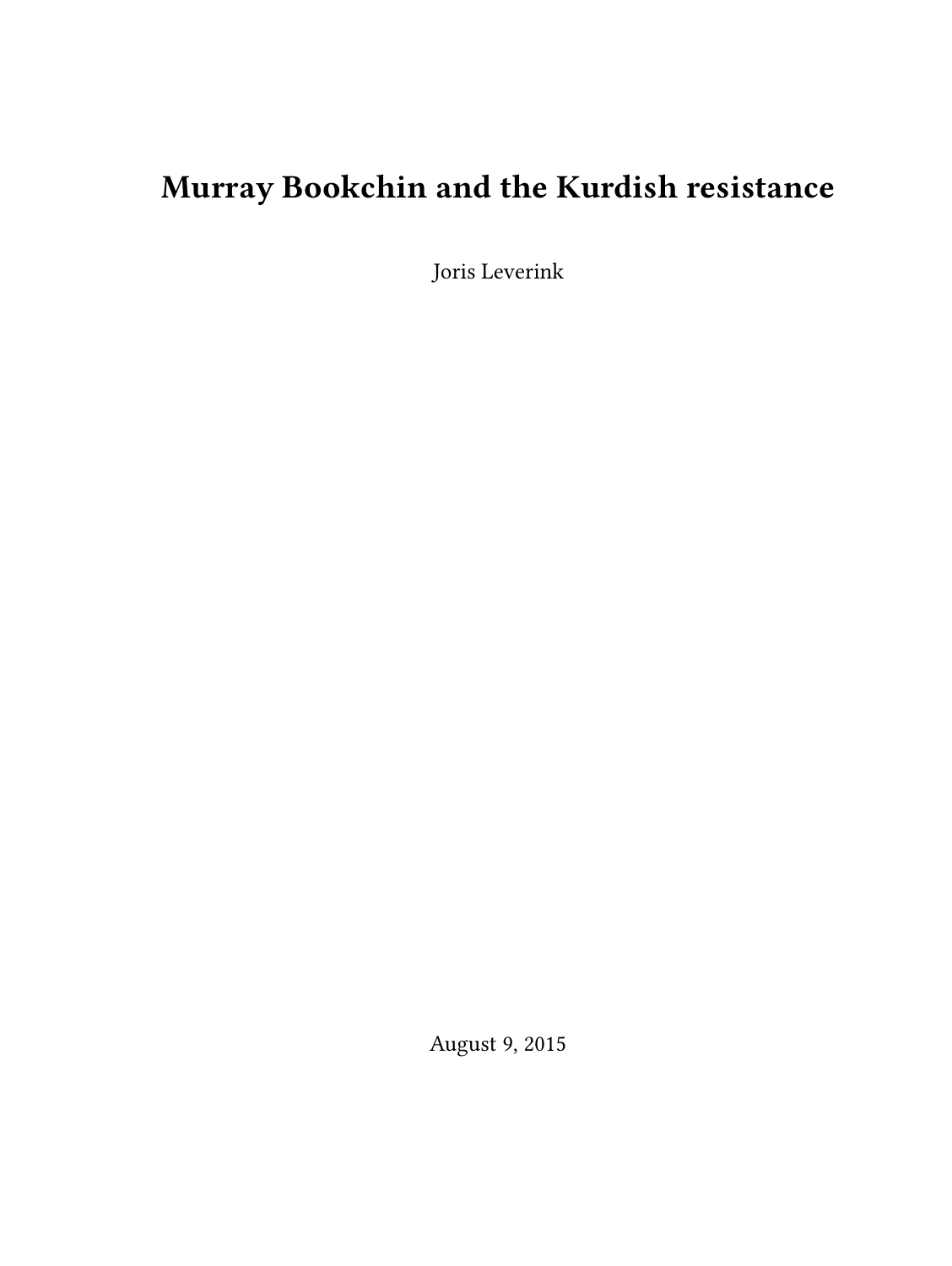# **Contents**

| Dual power, confederalism and social ecology (and social expansion of the state of the state of the state of the state of the state of the state of the state of the state of the state of the state of the state of the state |
|--------------------------------------------------------------------------------------------------------------------------------------------------------------------------------------------------------------------------------|
|                                                                                                                                                                                                                                |
|                                                                                                                                                                                                                                |
|                                                                                                                                                                                                                                |
|                                                                                                                                                                                                                                |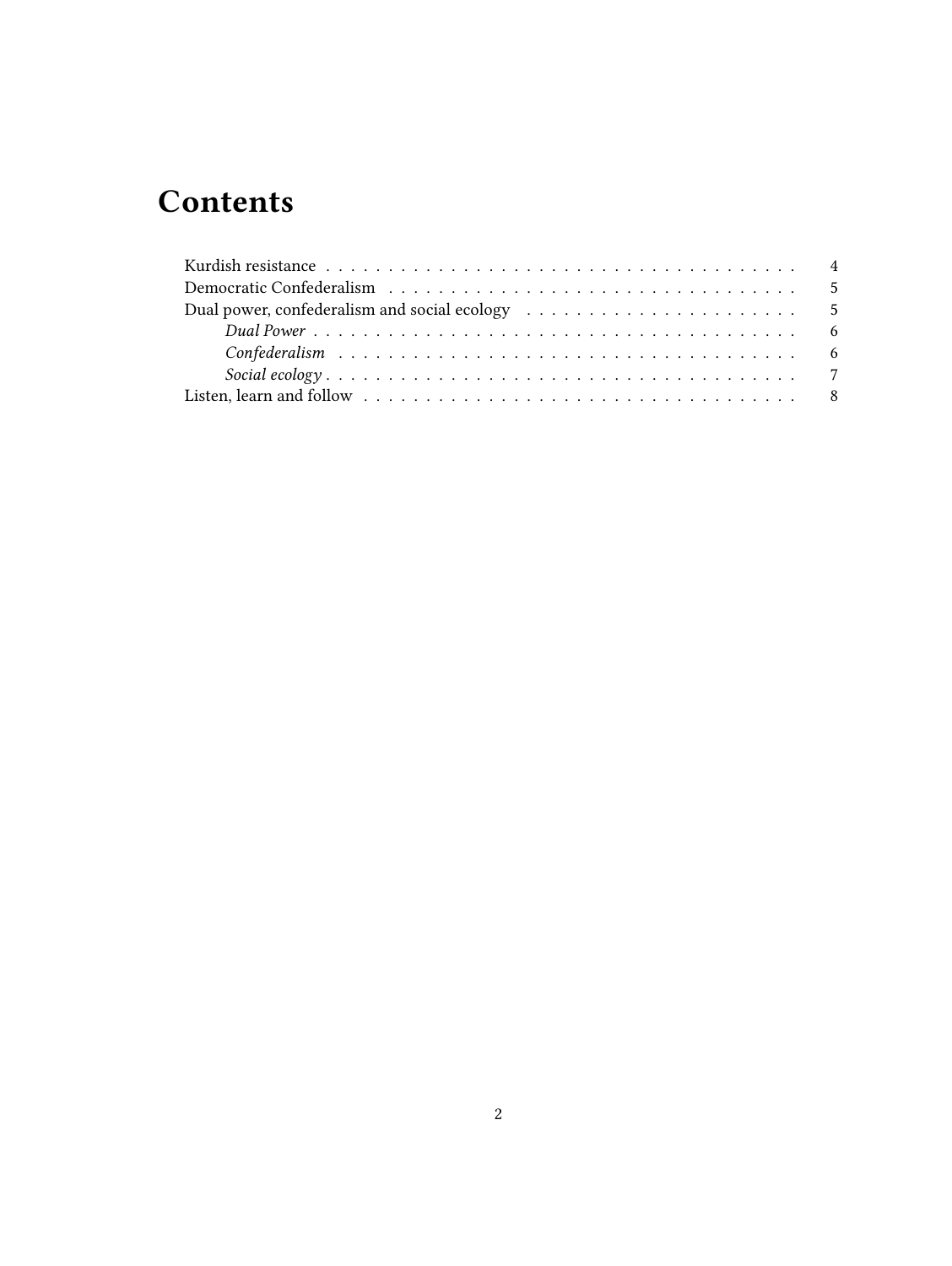The introduction to the new book *The Next Revolution: Popular Assemblies and the Promise of Direct Democracy* (Verso, 2015), explains how Murray Bookchin – born to Russian Jewish immigrants in New York City in 1921 – was introduced to radical politics at the age of nine when he joined the Young Pioneers, a Communist youth organization. This would be the start of his 'life on the left' in which he would turn from Stalinism to Trotskyism in the years running up to World War II before defining himself as an anarchist in the late 1950s and eventually identifying as a 'communalist' or 'libertarian municipalist' after the introduction of the idea of social ecology.

Even though Bookchin never even attended college – except for a few classes in radio technology right after World War II – he wrote dozens of books and published hundreds of academic articles, besides founding several journals and setting up the Institute for Social Ecology in 1974. Possibly his most important contribution to radical politics was to (re)introduce the concept of ecology to the arena of political thought.

Bookchin opposed the ideas and practices of the emerging environmentalist movements, accusing them of advocating mere "technical fixes" of capitalism, counter-posing it to an ecological approach that seeks to address the root causes of the systemic problem. In his view, capitalism's fatal flaw lay not in its exploitation of the working class, as Marxists believe, but rather in its conflict with the natural environment which, if allowed to develop unopposed, would inevitably lead to the dehumanization of people and the destruction of nature.

*The Next Revolution* includes the 1992 essay *The Ecological Crisis and the Need to Remake Society.* In it, Bookchin argues that "the most fundamental message that social ecology advances is that the very *idea* of dominating nature stems from the domination of human by human." For an ecological society to develop, first the inter-human domination must be eradicated. According to Bookchin, "capitalism and its alter-ego, 'state socialism,' have brought all the historic problems of domination to a head," and the market economy, if it is not stopped, will succeed in destroying our natural environment as a result of its "grow or die" ideology.

For years, Bookchin sought to convince anarchist groups in the US that his idea of libertarian municipalism — which, in his own words "seeks to reclaim the public sphere for the exercise of authentic citizenship while breaking away from the bleak cycle of parliamentarism and its mystification of the 'party' mechanism as a means for public representation" — was the key to making anarchism politically and socially relevant again.

Libertarian municipalism promotes the use of direct face-to-face assemblies in order to "steal" the practice of politics back from the professional, careerist politicians and place it back in the hands of citizens. Describing the state as "a completely alien formation" and a "thorn in the side of human development," Bookchin presents libertarian municipalism as "democratic to its core and non-hierarchical in its structure," as well as "premised on the struggle to achieve a rational and ecological society."

Much to Bookchin's frustration, many anarchists refused to adopt his ideas, unwilling to accept that, in order to remain politically relevant and be able to make a real revolution, they would have to participate in local government. Despite having politically matured in the company of Marxists, syndicalists and anarchists, Bookchin soon developed and maintained fundamental critiques of all of these currents, leading not only to the development of his own idea of social ecology but also leaving him with many critics on the left.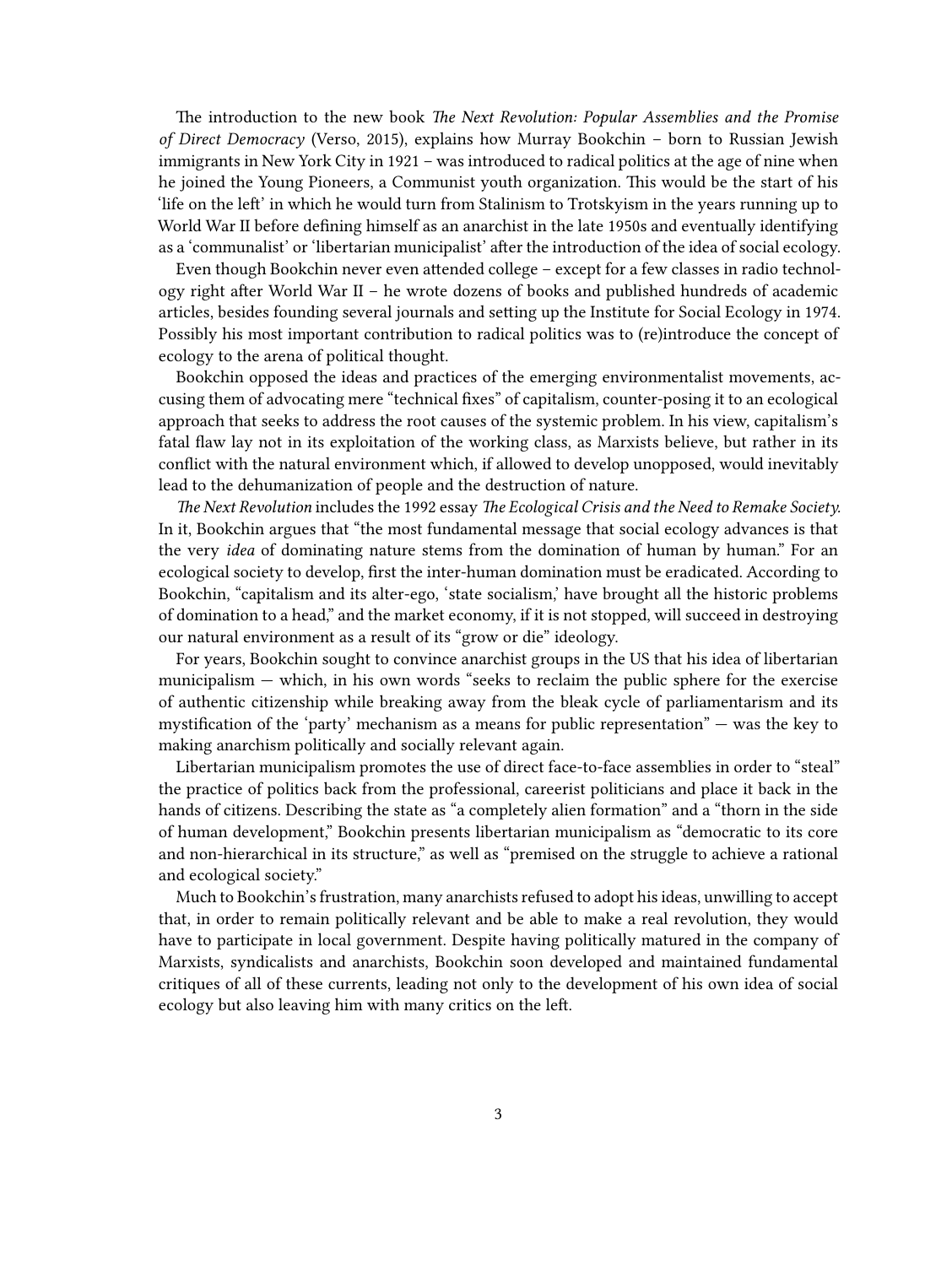## <span id="page-3-0"></span>**Kurdish resistance**

In the late 1970s, while Bookchin was struggling to gain recognition for the value and importance of his theory of social ecology in the US, an entirely different struggle was emerging on the other side of the world. In the mountainous, predominantly Kurdish regions of southeastern Turkey, an organization was founded that would eventually come to adopt and adapt Bookchin's social ecology.

The organization called itself the Kurdistan Workers' Party, or PKK after its Kurdish acronym, and in 1984 it launched its first attacks against the Turkish state. These first operations were soon followed by others and eventually developed into a three-decade long armed struggle that has still not been resolved.

The PKK was inspired by Marxist-Leninist thought and fought for an independent Kurdish state that would be founded upon socialist principles. The traditional Kurdish homeland encompasses territories in modern-day Turkey, Iran, Iraq and Syria, but had been carved up in the early 20th century, when a deal was struck regarding the division of former Ottoman-Turkish territory in the Middle East between France and the United Kingdom. The borders between Turkey, Syria and Iraq were laid down in the infamous Sykes-Picot agreement of 1916.

Despite the utopian desire of one day seeing the different Kurdish territories united, the struggle of the PKK focused primarily on the liberation of North Kurdistan, or *Bakur* — the Kurdish territories occupied by the Turkish state. Over the course of the 1990s, however, the PKK slowly started to drift away from its desire to found an independent Kurdish nation state and started exploring other possibilities.

In 1999, Abdullah Öcalan — founder and leader of the PKK — became the subject of a diplomatic row between Turkey and Syria, from where he had been directing the PKK's operations after having been forced to flee Turkey two decades earlier. Syria refused to house and protect the rebel leader any longer, leaving Öcalan with little choice but to leave the country in search of another refuge. Not long after, he was arrested in Kenya and extradited to Turkey where he was condemned to death — a punishment that was later changed to life imprisonment.

Öcalan's capture was a breaking point for the PKK's independence struggle. Shortly afterwards, the organization revoked its claims to an independent state in favor of demanding more autonomy at the local level. In jail, Öcalan began to familiarize himself with the works of Bookchin, whose writings on social transformation influenced him to give up on the ideal of an independent nation-state and rather pursue an alternative course he termed 'Democratic Confederalism'.

Several years earlier, after the collapse of the Soviet Union in 1991, the PKK had already started to critically reflect on the concept of the nation state. None of the traditional homelands of the Kurds were exclusively Kurdish. A state founded and controlled by Kurds would thus automatically host large minority groups, creating the potential for the repression of ethnic and religious minorities in the same way the Kurds themselves had been repressed for many years. As such, a Kurdish state increasingly came to be seen as a continuation of, rather than a solution to, the existing problems in the region.

Finally, having analyzed the interdependence of capitalism and the nation state on the one hand, and between patriarchy and centralized state power on the other, Öcalan realized that real freedom and independence could only come about once the movement had severed all ties with these institutionalized forms of repression and exploitation.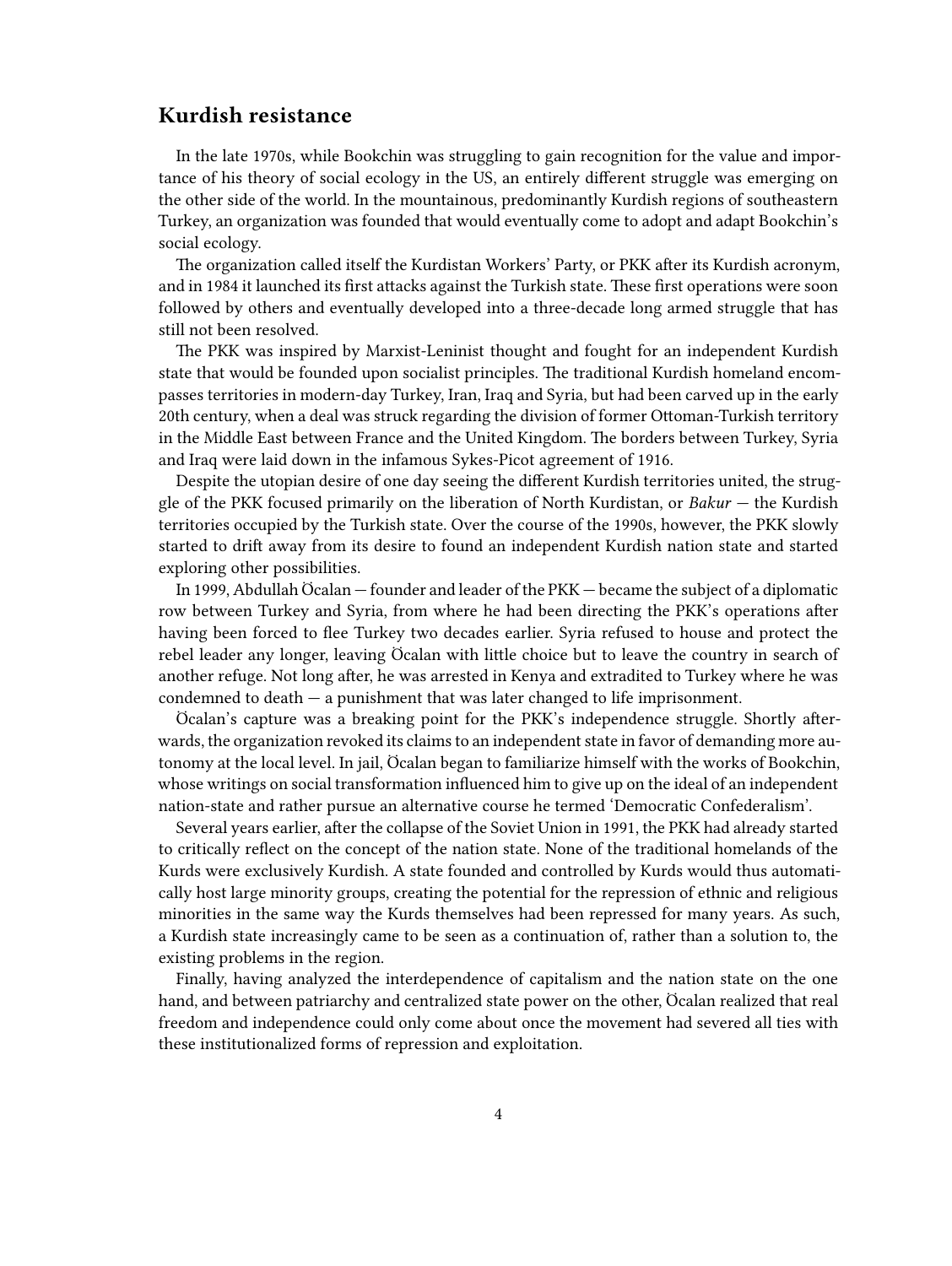## <span id="page-4-0"></span>**Democratic Confederalism**

In his 2005 pamphlet, *Declaration of Democratic Confederalism*, Abdullah Öcalan formally and definitively broke with the PKK's earlier aspirations of founding an independent Kurdish nation state. "The system of nation states," he argues in the document, "has become a serious barrier to the development of society and democracy and freedom since the end of the 20th century."

In Öcalan's view, the only way out of the crisis in the Middle East is the establishment of a democratic confederal system "that will derive its strength directly from the people, and not from globalization based on nation states." According to the imprisoned rebel leader, "neither the capitalist system nor the pressure of imperialist forces will lead to democracy; except to serve their own interests. The task is to assist in developing a grassroots-based democracy … which takes into consideration the religious, ethnic and class differences in society."

Soon after Öcalan's call for the development of a democratic confederalist model, the Democratic Society Congress (DTK) was founded in Diyarbakir. During an assembly in 2011 the body launched its Call for Democratic Autonomy in which it demanded autonomy from the state in the fields of politics, justice, self-defense, culture, society, economics, ecology and diplomacy. The reaction of the Turkish state was predictable: setting out on a path of confrontation and criminalization, it immediately banned the DTK.

It is no coincidence that the idea of Democratic Confederalism, as developed by Öcalan, shows many parallels with Bookchin's ideas of social ecology. In the early 2000s Öcalan had begun to read *Ecology of Freedom* and *Urbanization Without Cities* while in prison and soon after declared himself a student of Bookchin's. Through his lawyers, Öcalan attempted to set up a meeting with the radical thinker to figure out ways in which Bookchin's ideas could be made applicable to the Middle Eastern context.

Unfortunately, due to Bookchin's poor health at the time, this meeting never took place, but he did send a message to Öcalan in May 2004: "My hope is that the Kurdish people will one day be able to establish a free, rational society that will allow their brilliance once again to flourish. They are fortunate indeed to have a leader of Mr. Öcalan's talents to guide them."

In return, and as a form of acknowledgement of Bookchin's critical influence on the Kurdish movement, a PKK assembly honored him as "one of the greatest social scientists of the 20th century" when he died in July 2006. They expressed their hope that the Kurds would be the first society to establish democratic confederalism, calling the project "creative and realizable."

### <span id="page-4-1"></span>**Dual power, confederalism and social ecology**

Over the past decade, democratic confederalism has slowly but surely become an integral part of Kurdish society. Three elements of Bookchin's thought have particularly influenced the development of a "democratic modernity" across Kurdistan: the concept of "dual power," the confederal structure as proposed by Bookchin under the header of libertarian municipalism, and the theory of social ecology which traces the roots of many contemporary struggles back to the origins of civilization and places the natural environment at the heart of the solution to these problems.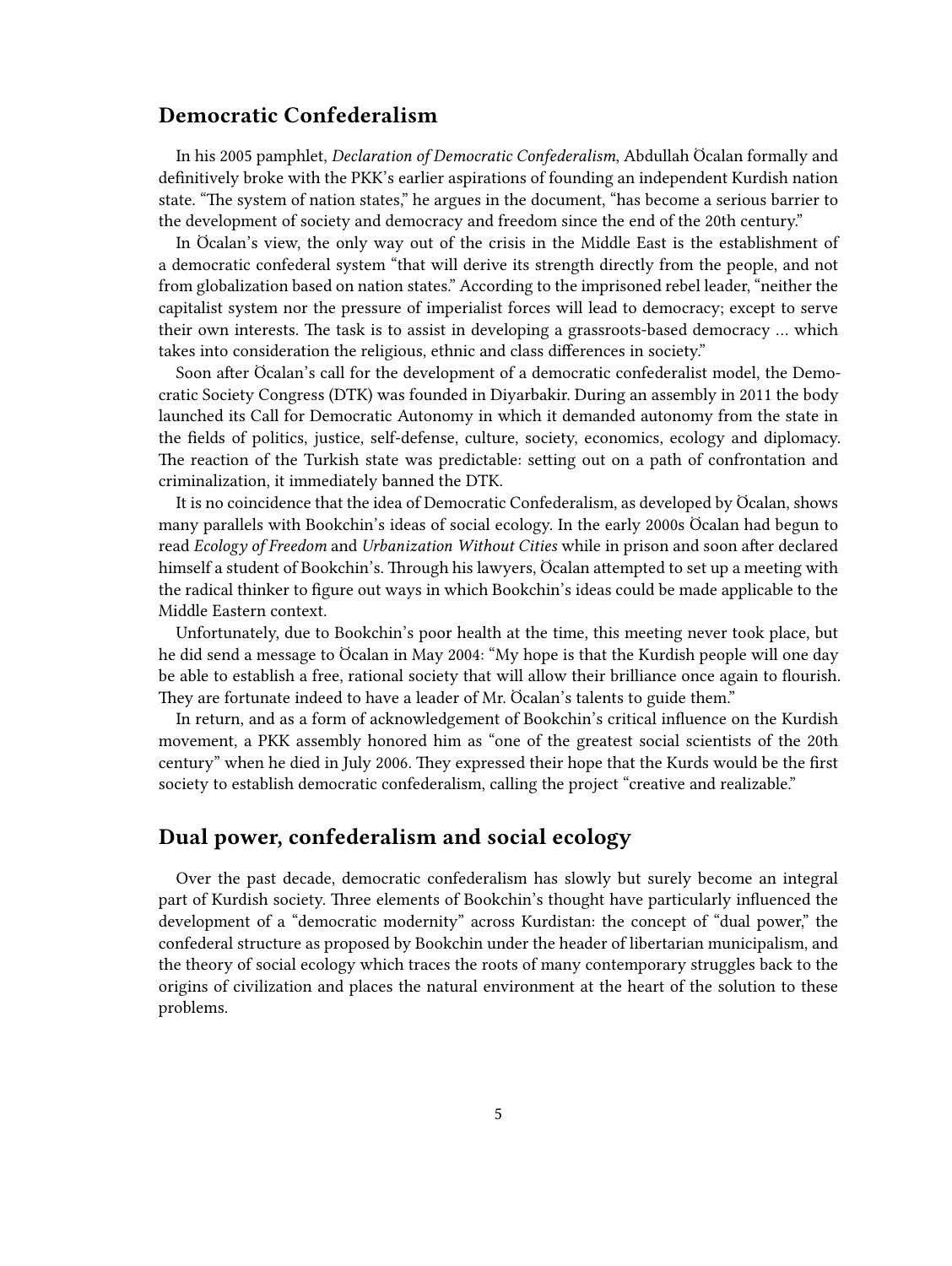#### <span id="page-5-0"></span>*Dual Power*

The concept of dual power has been one of the main reasons why Bookchin's body of work was rejected by anarchist, communist and syndicalist groups. Rather than advocating the abolition of the state through an uprising of the proletariat, he suggested that by developing alternative institutions in the form of popular assemblies and neighborhood committees — and notably by taking part in municipal elections — the power of the state could be "hollowed out" from below, eventually making it superfluous.

Bookchin's disposition towards taking over and building institutions of power stems from his analysis of politics as opposed to statecraft. According to Bookchin, "Marxists, revolutionary syndicalists, and authentic anarchists all have a fallacious understanding of politics, which should be conceived as the civic arena and the institutions by which people democratically and directly manage their community affairs." What normally is referred to as "politics" Bookchin views as "statecraft," or the kind of business professional politicians occupy themselves with.

"Politics," by contrast, rather than a kind of inherently evil practice that so many left-wing revolutionaries believe needs to be abolished, is in fact the very glue that binds society together. It is something that needs to be organized in such a way as to prevent any abuse of power. "Freedom from authoritarianism can best be assured only by the clear, concise, and detailed allocation of power, not by pretensions that power and leadership are forms of 'rule' or by libertarian metaphors that conceal their reality," Bookchin writes in his essay *The Communalist Project*.

The Kurdish embrace of Bookchin's idea of dual power is clear from the DTK's mode of organization at the different levels of society. The general assembly of the DTK meets twice a year in Diyarbakir, the *de facto* capital of North Kurdistan. Of the 1,000 delegates, 40 percent are elected officials who occupy different positions within government institutions, whereas the remaining 60 percent come from civil society and can be either members of one of the popular assemblies, representatives of NGOs or unaffiliated individuals. Decisions made in the assembly are promoted in the city council by those members who occupy seats in both organizational bodies.

#### <span id="page-5-1"></span>*Confederalism*

The confederal system is also clearly manifested in the organizational structure of the DTK. In *The Meaning of Confederalism*, Bookchin describes confederalism as "a network of administrative councils whose members or delegates are elected from popular face-to-face democratic assemblies, in the various villages, towns, and even neighborhoods of large cities." This explanation is an almost perfect fit with the situation on the ground in many places in the Kurdish region — in Turkey as well as in northern Syria.

A clear example is the situation in Diyarbakir, where the council movement is particularly well established. In the book *Democratic Autonomy in North Kurdistan*, the situation is explained by members of the Amed City Council (Amed being the Kurdish name for Diyarbakir):

*Amed has thirteen districts, and each one has a council with its own board. Within the districts there are neighborhoods, which have neighborhood councils. Some districts have as many as eight neighborhood councils. And some places have councils even at the street level. In the nearby villages, there are communes that are tied to the city council. So power is articulated deeper and deeper into the base.*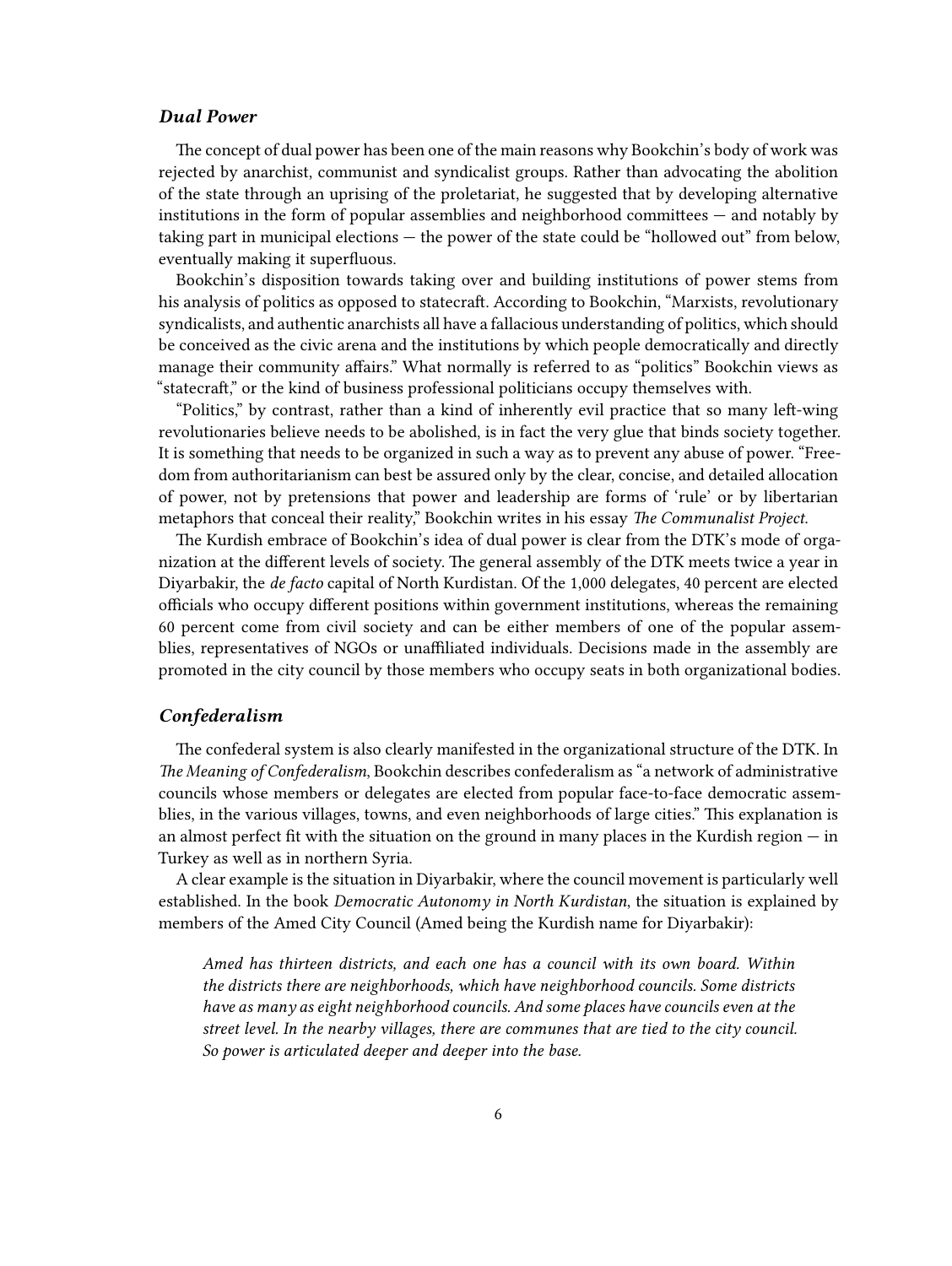As Joost Jongerden and Ahmet Akkaya write in *Confederalism and autonomy in Turkey*: "the DTK is not simply another organization, but part of the attempt to forge a new political paradigm, defined by the direct and continual exercise of the people's power through village, town and city councils."

It is worth noting that this new political paradigm is not only advocated by those initiatives that exist *outside* of the institutionalized political realm, but also by pro-Kurdish political parties such as the Democratic Regions Party (DBP) and the Peoples' Democratic Party (HDP). The ultimate goal is not to establish Democratic Autonomy exclusively in the Kurdish regions, but at the national level too, both in Turkey and Syria.

#### <span id="page-6-0"></span>*Social ecology*

Bookchin's theory of social ecology is characterized by the belief that "we must reorder social relations so that humanity can live in a protective balance with the natural world." A postcapitalist society cannot be successful unless it is created in harmony with the ecological environment.

Bookchin argues that "the most fundamental message that social ecology advances is that the very *idea* of dominating nature stems from the domination of human by human." Social ecology moves beyond the traditional Marxist and anarchist view of how to organize a non-hierarchical, egalitarian society in that it places the need to avert an impending ecological catastrophe at the heart of contemporary social struggles.

For the Kurds, traditionally a rural people living on agriculture and animal husbandry, maintaining the ecological environment is as crucial as creating an egalitarian society. State-driven destruction of the environment in their mountainous homelands and on the fertile Mesopotamian plain is occurring on a daily basis.

The most obvious example is the GAP project in Turkey, in which dozens of mega dams have either already been built or are under construction. The project is presented as bringing development to the region in the form of employment opportunities at the construction sites, better irrigated mega-farms producing cash crops for export, and providing day jobs for the expropriated small farmers and an upgraded energy infrastructure with the construction of several hydroelectric power plants.

What is perceived as "development" by the agents of the state is experienced in an entirely different way by the people who see their homes and villages flooded, the free-flowing rivers turned into commodities, their lands being expropriated and bought up by large corporations and used for the industrial-scale production of goods that serve no purpose but to enrich the farm-owners in their faraway villas. These large-scale, highly destructive mega-projects expose the urgent need for local control over local environments.

But whereas wresting the natural environment away from the destructive claws of ever encroaching capitalist forces entails a direct confrontation with the state, a crucial first — and potentially even more revolutionary — step involves the abolition of hierarchy at the interpersonal level. Since, as Bookchin argued, the domination of humans over nature stems from the domination of one human over another, the solution has to follow a similar trajectory.

In this regard, the emancipation of women is one of the most important aspects of social ecology. As long as the domination of man over woman remains intact, the treatment of our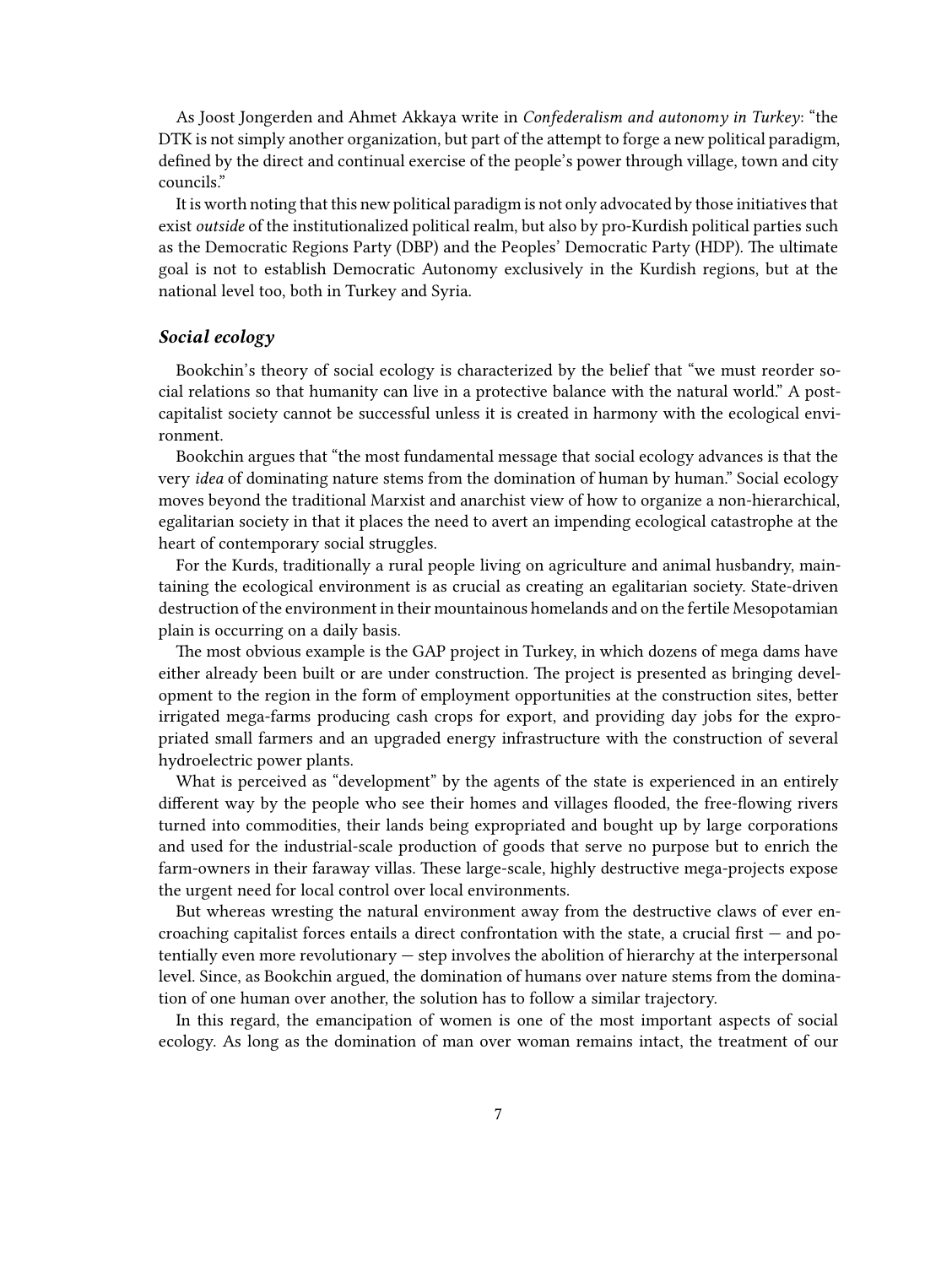natural environment as an essential and integral part of human life — rather than a commodity to be exploited for our benefit  $-$  is still far away.

In this regard, the emancipatory projects currently underway in Kurdish society are a hopeful sign. Although in many cases social relations within Kurdish families and society are still guided by age-old customs and traditions, radical changes can already be observed. As one activist of the Amed Women's Academy put it in an interview with Tatort Kurdistan:

*Kurdish families still aren't really open to the new system, Democratic Autonomy. They haven't yet internalized it. We, the activists, have very much internalized it and it's our responsibility to make change, to impart the ideas of Democratic Autonomy to families, even if it's only in small steps. We can start talking about it at home the way we do outside. When our families see how seriously we take it, that will affect them. Of course, discussions are often very difficult. Doors get slammed, people shout. But a lot of perseverance and discussion has also begun to create change in families.*

#### <span id="page-7-0"></span>**Listen, learn and follow**

The developments in Kurdistan — and especially in Rojava, the Kurdish region in northern Syria — have tickled the radical imagination of activists around the globe. The revolution in Rojava has been compared to Barcelona in 1936 and the Zapatistas in Chiapas, Mexico.The radical left needs its own mythology as much as everybody else, and in this sense Rojava, Barcelona and Chiapas serve as hopeful reminders that there *is* an alternative; that it *is* possible to organize society in a different way.

However, by merely placing these instances of radical organization on a pedestal, as a beacon of hope to be revered when times get rough, our support for these struggles is often not very different from the support we display when we cheer on our favorite football team on TV. The Zapatistas in the jungles of Chiapas and the Kurds on the Mesopotamian plains have come a long way by relying on nothing but their own strength and determination. Their relative isolation has allowed for the development of their radical alternatives, but for these experiments to survive in the long run they need more than supporters and sympathizers. They need partners.

"Global capital, precisely because of its very hugeness, can only be eaten away at its roots," Bookchin writes in *A Politics for the Twenty-First Century,* "specifically by means of a libertarian municipalist resistance at the base of society. It must be eroded by the myriad millions who, mobilized by a grassroots movement, challenge global capital's sovereignty over their lives and try to develop local and regional economic alternatives to its industrial operations."

Bookchin believes that if our ideal is a Commune of Communes, the natural place to start is at the local political level, with a movement and program as the "uncompromising advocate of popular neighborhood and town assemblies and the development of a municipalized economy."

Ultimately, the best way to support the struggles of the Kurds, the Zapatistas and many other revolutionary movements and initiatives that have sprung up across the globe in the past few years, is by listening to their stories, learning from their experiences and following in their footsteps.

A confederation of self-organized municipalities, transcending national borders and ethnic and religious boundaries is the best bulwark against the ever-encroaching imperialist powers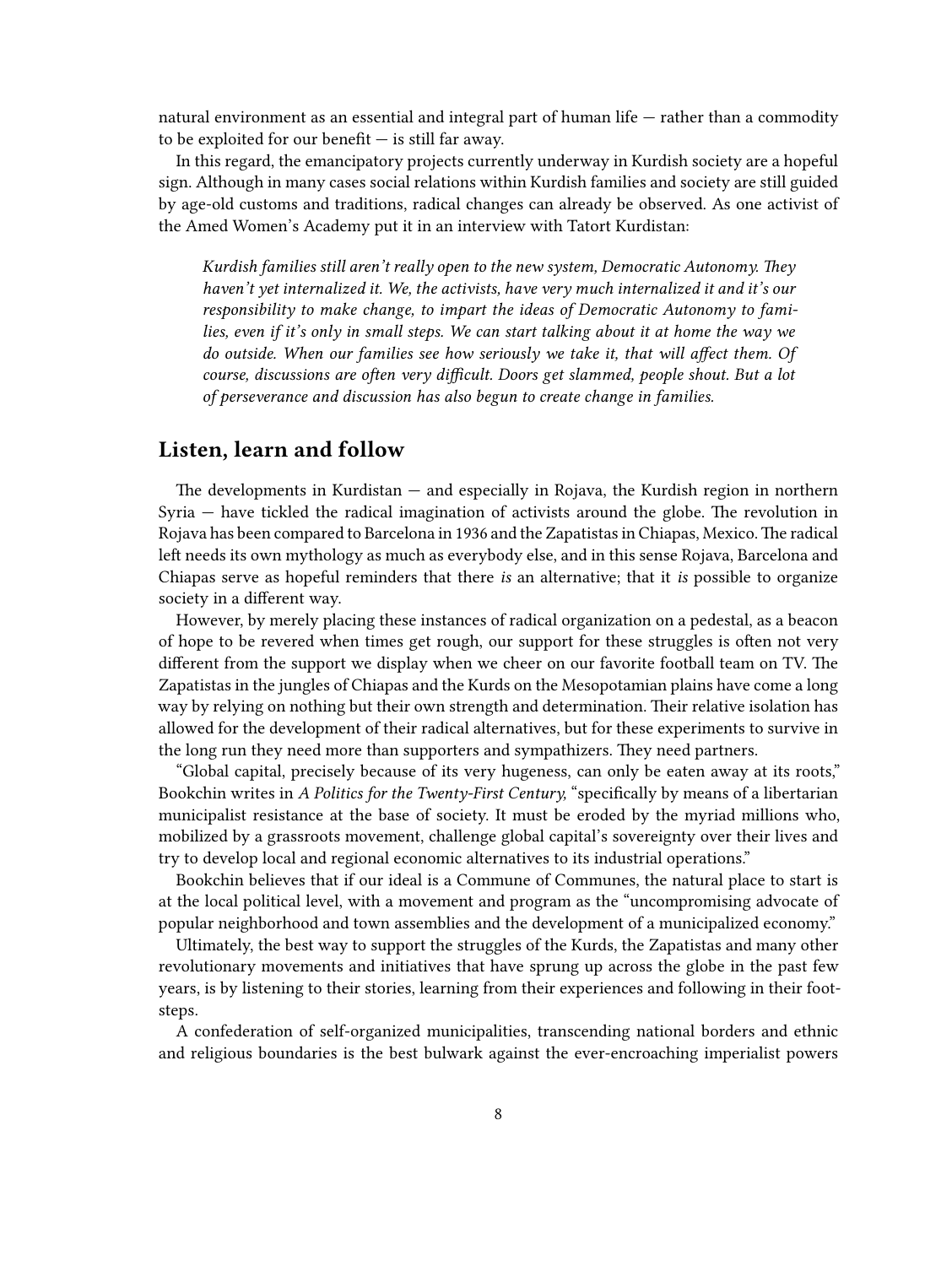and capitalist forces. In the struggle to achieve this goal, there are worse examples to follow than the ideas set out by Murray Bookchin and the practice of libertarian municipalism.